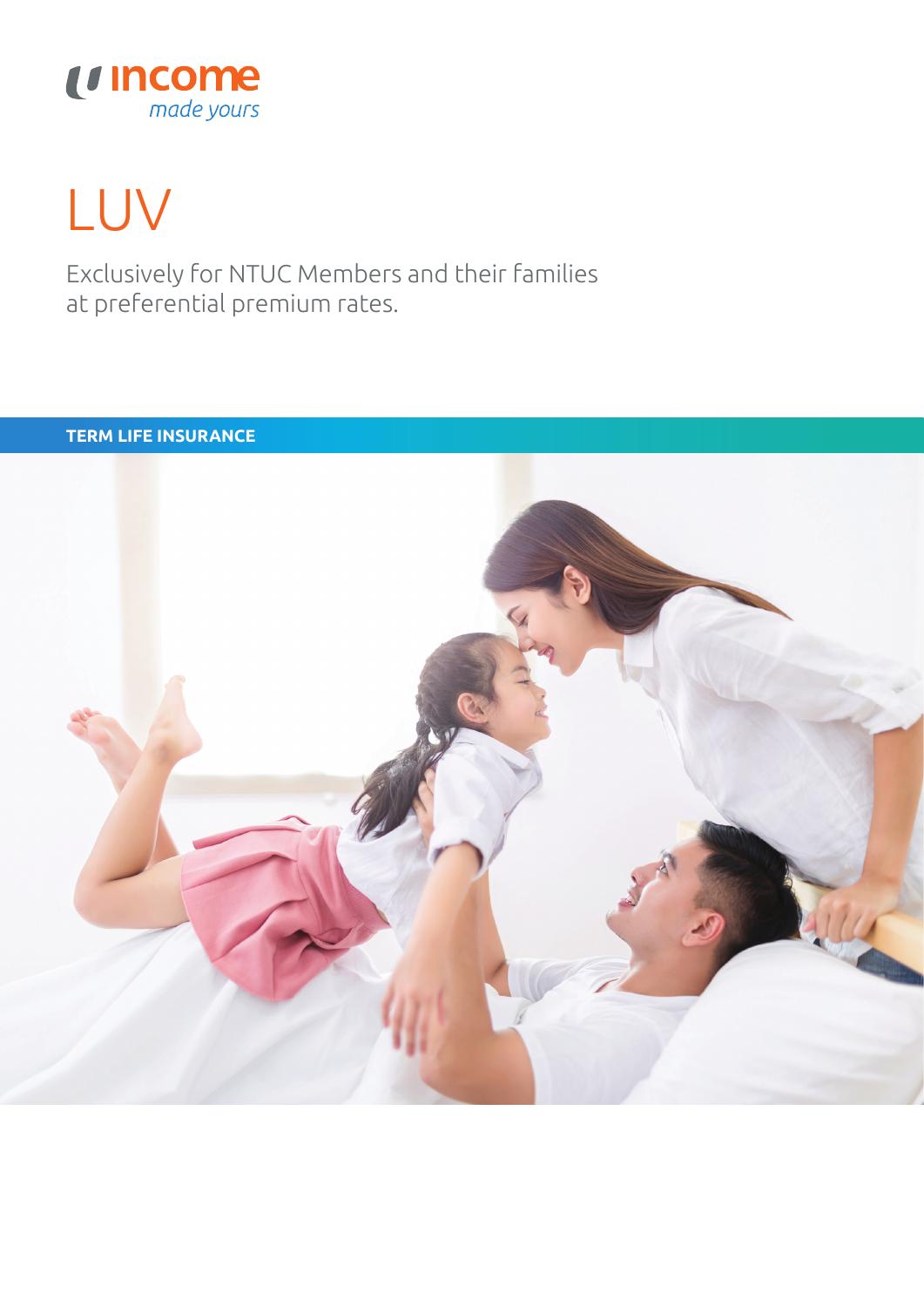You and your family's well-being are of utmost importance. Protect yourself and your family<sup>1</sup> against life's uncertainties with LUV, a term life insurance that provides greater security in times of need at affordable premium rates.

## Why is it good for me?

| Premium rates for as low as \$0.70 <sup>2</sup> per day                                                                            |
|------------------------------------------------------------------------------------------------------------------------------------|
| Insurance coverage against death, permanent disability<br>and 30 critical illnesses <sup>3</sup>                                   |
| Loyalty discounts of up to 10%                                                                                                     |
| Get additional payouts over and above the sum assured in the<br>event of total and permanent disability (TPD before the age of 65) |
| Receive hospital cash benefits in the event of hospitalisation                                                                     |

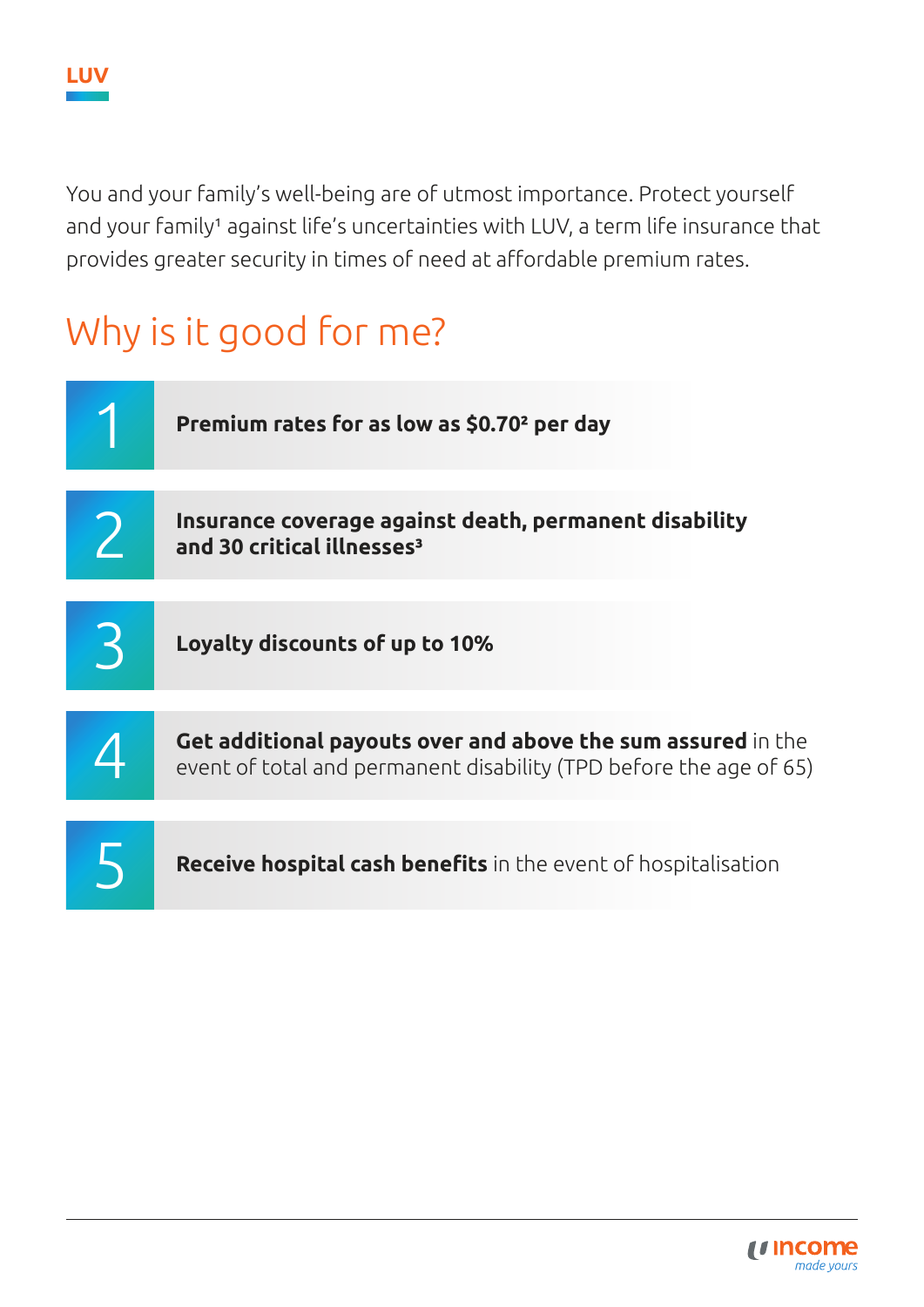

## Premium rates as low as \$0.70² per day

We have made this plan affordable so that you can be covered for death, permanent disability and 30 critical illnesses<sup>3</sup>.

LUV is just the plan for you if you:

- have no basic insurance coverage;
- would like to insure your family<sup>1</sup>; or
- simply want to enhance your insurance coverage.

## Flexible plans to meet your protection needs

#### Basic cover

Choose the Basic cover for protection against death, total and permanent disability (TPD before the age of 65) and partial and permanent disability<sup>4</sup>.

|                                     | <b>Monthly premium for sum assured</b> |                                |                     |                     |                     |  |
|-------------------------------------|----------------------------------------|--------------------------------|---------------------|---------------------|---------------------|--|
| <b>Age next birthday</b><br>(years) | Plan 1<br>\$10,000                     | Plan <sub>2</sub><br> \$50,000 | Plan 3<br>\$100,000 | Plan 4<br>\$150,000 | Plan 5<br>\$200,000 |  |
| 1 to 18                             | \$0.70                                 | \$3.50                         | \$7.00              | \$10.50             | \$14.00             |  |
| 19 to 45                            | \$0.90                                 | \$4.50                         | \$9.00              | \$13.50             | \$18.00             |  |
| 46 to 50                            | \$1.35                                 | \$6.75                         | \$13.50             | \$20.25             | \$27.00             |  |
| 51 to 55                            | \$2.15                                 | \$10.75                        | \$21.50             | \$32.25             | \$43.00             |  |
| 56 to 60                            | \$3.00                                 | \$15.00                        | \$30.00             | \$45.00             | \$60.00             |  |
| $61$ to $65^{5}$                    | \$3.80                                 | \$19.00                        | \$38.00             | \$57.00             | \$76.00             |  |
| 66 to 70                            | \$12.10                                | \$60.50                        | \$121.00            | \$181.50            | \$242.00            |  |

Premium rates are not guaranteed and may be reviewed from time to time. The premiums that you pay are based on the sum assured and insured's age next birthday. Premium rates will change when the insured enters a higher age band.

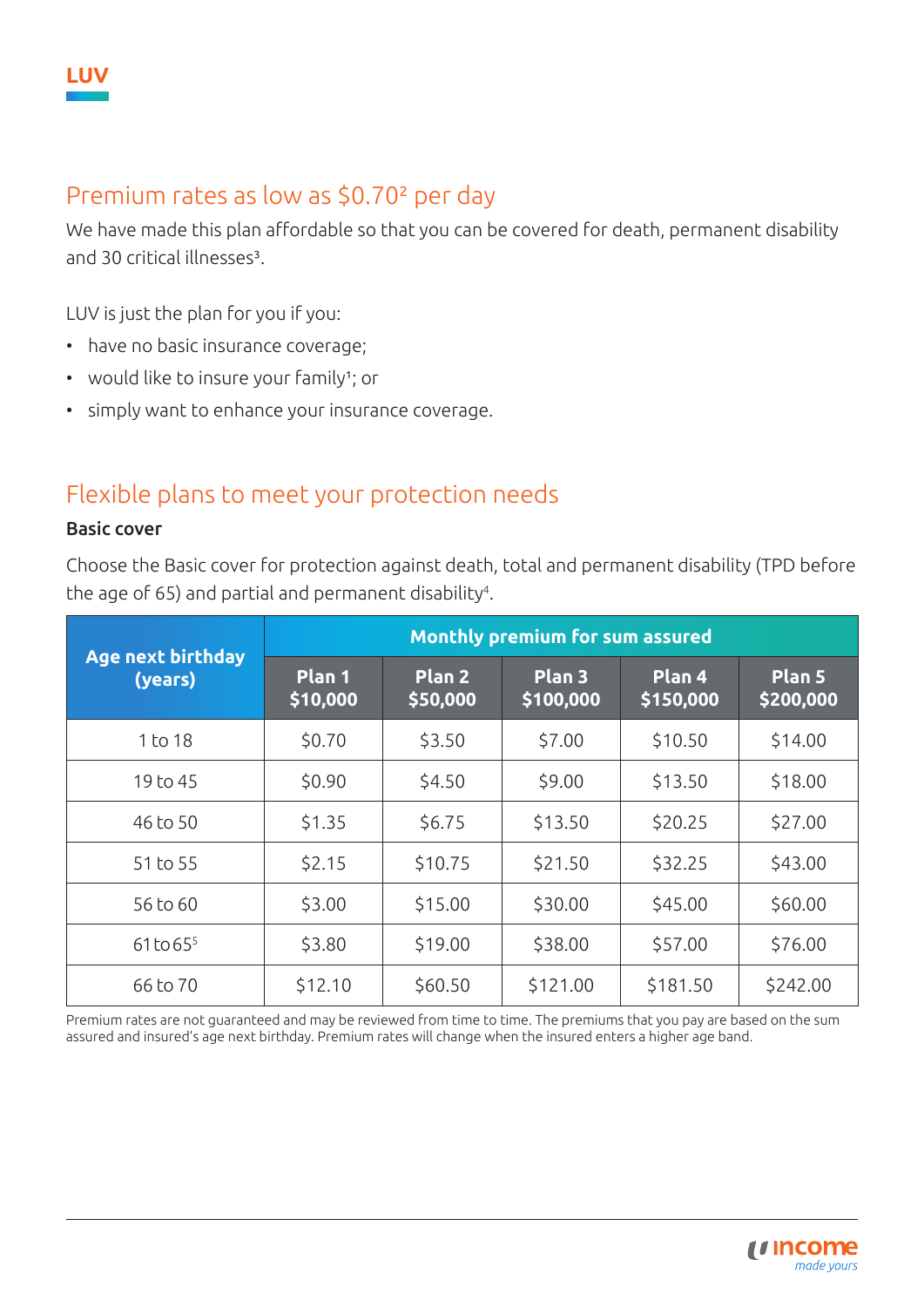#### Deluxe cover

You can opt for the Deluxe cover which offers additional coverage against 30 critical illnesses<sup>3</sup> including major cancer, heart attack of specified severity and stroke with permanent neurological deficit.

| <b>Age next</b>     | <b>Monthly premium for sum assured</b> |                    |                                |                     |                                |  |
|---------------------|----------------------------------------|--------------------|--------------------------------|---------------------|--------------------------------|--|
| birthday<br>(years) | Plan 1<br>\$10,000                     | Plan 2<br>\$50,000 | Plan <sub>3</sub><br>\$100,000 | Plan 4<br>\$150,000 | Plan <sub>5</sub><br>\$200,000 |  |
| 1 to 18             | \$1.20                                 | \$6.00             | \$12.00                        | \$18.00             | \$24.00                        |  |
| 19 to 45            | \$2.00                                 | \$10.00            | \$20.00                        | \$30.00             | \$40.00                        |  |
| 46 to 50            | \$3.00                                 | \$15.00            | \$30.00                        | \$45.00             | \$60.00                        |  |
| 51 to 55            | \$4.25                                 | \$21.25            | \$42.50                        | \$63.75             | \$85.00                        |  |
| 56 to 60            | \$5.60                                 | \$28.00            | \$56.00                        | \$84.00             | \$112.00                       |  |
| $61$ to $65^{5}$    | \$15.00                                | \$75.00            | \$150.00                       | \$225.00            | \$300.00                       |  |
| 66 to 70            | \$37.00                                | \$185.00           | \$370.00                       | \$555.00            | \$740.00                       |  |

Premium rates are not guaranteed and may be reviewed from time to time. The premiums that you pay are based on the sum assured and insured's age next birthday. Premium rates will change when the insured enters a higher age band.

## Loyalty discounts of up to 10%

What's more, the longer you stay protected, the greater your savings. Enjoy up to 10% loyalty discount on your premiums if you remain covered under LUV for 3 or more years.

| Years covered under LUV plan | <b>Premium discount</b> |
|------------------------------|-------------------------|
| $3$ to $5$                   | 3%                      |
| 6 to 10                      | 5%                      |
| 11 to 15                     | 7%                      |
| More than 15                 | 10%                     |

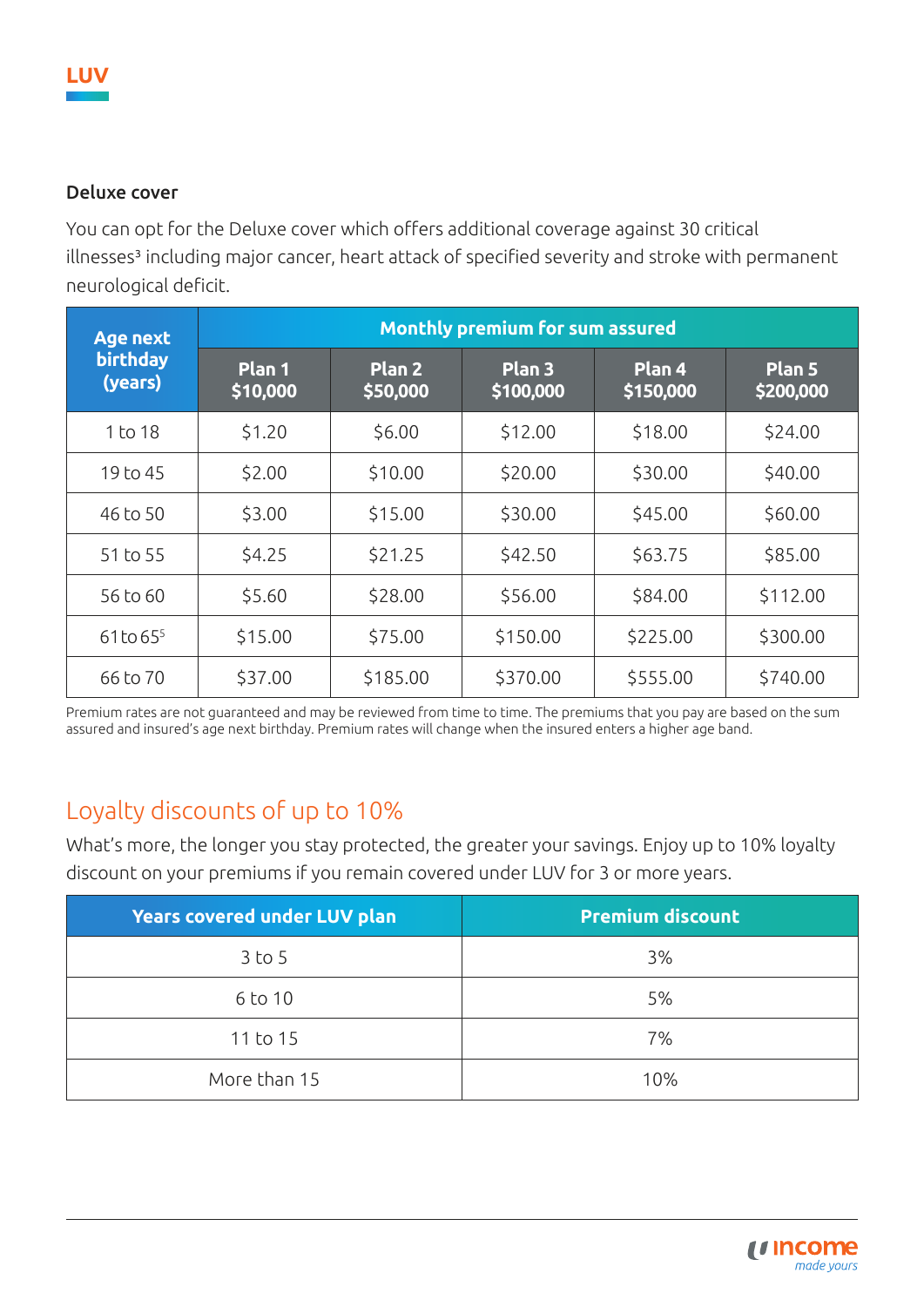## Receive additional payouts to ease your worries

In the event of total and permanent disability (TPD before the age of 65), you will receive an additional monthly payout of 1% of the sum assured for the next 12 months or until you reach the age of 65 or upon death (whichever is earliest) to help ease the financial burden on your loved ones.

If you are hospitalised, you will also receive a daily hospital cash benefit of up to \$100<sup>6</sup> for up to 365 days for each period of hospital stay in Singapore to help you cope financially.

## Hassle-free application

You can simply submit your application online or call our hotline at 6332 1133.

If your children<sup>7</sup> are covered under your plan and become NTUC Members before the age of 25, you can transfer the plan to their names with no further underwriting.

## Exclusive treats for Income policyholders

Every Income policyholder deserves to enjoy the finer things in life. Enjoy a wide range of exclusive treats which are specially curated for you at www.income.com.sg/IncomeTreats.

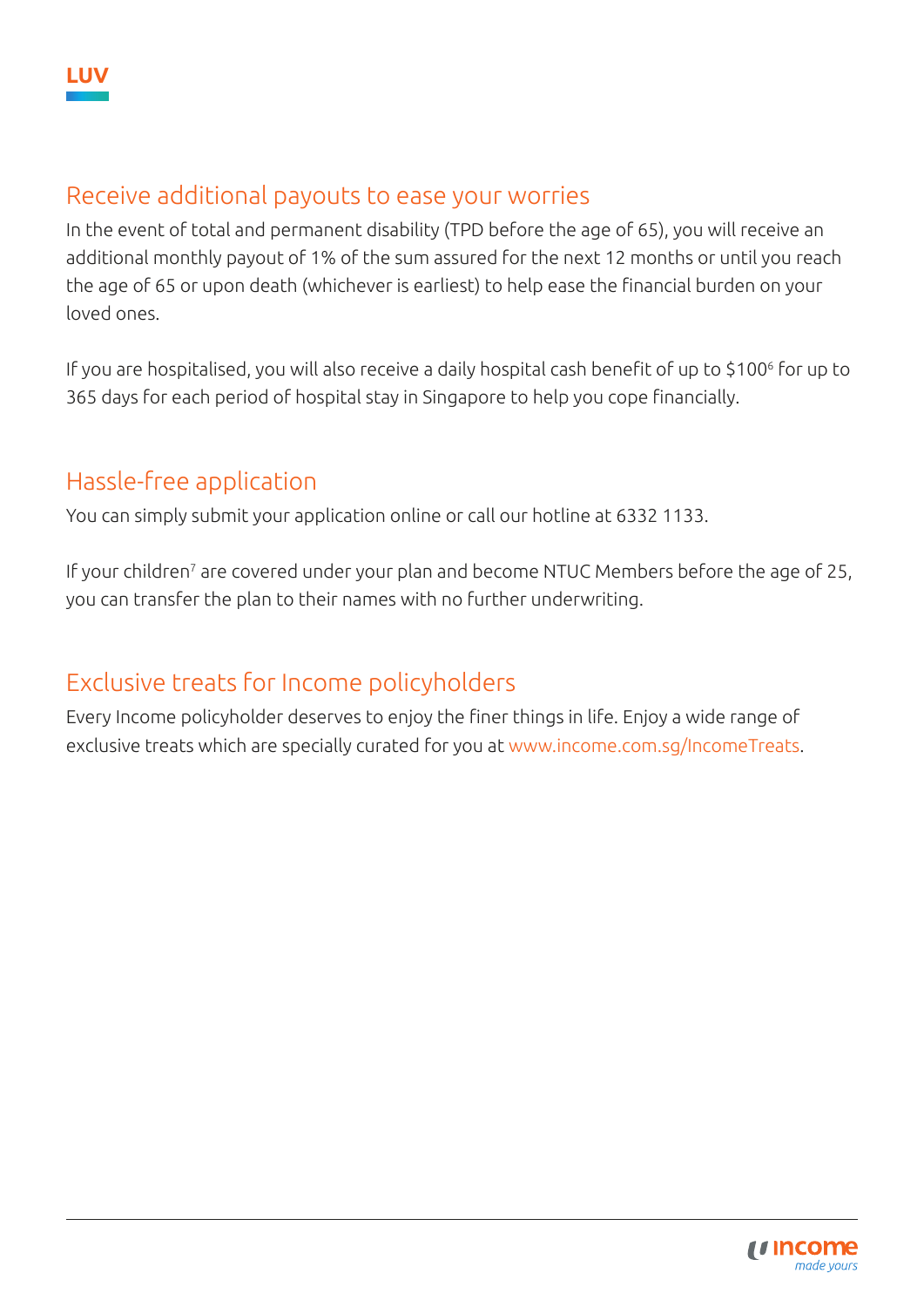#### **IMPORTANT NOTES**

- 1 Your husband or wife and children will be eligible for the application of coverage only if you, as the insured and member of NTUC, are covered under the same LUV cover, unless your application has been declined or postponed by Income in view of underwriting. The plan type (sum assured) for your husband or wife and children should not be higher than your plan type (sum assured) unless your plan type (sum assured) has been reduced by Income due to underwriting reasons. If you end your policy, the cover for your husband or wife and children will end. The cover for your husband or wife will also end if you are separated or divorced from your husband or wife.
- 2 Premium rate is applicable only to insured aged 19 to 45 (age next birthday) for sum assured at \$100,000 under the Deluxe cover.
- 3 30 critical illnesses coverage is only applicable under the Deluxe cover. Please refer to the list of 30 critical illnesses on our website. For major cancer, coronary artery by-pass surgery, heart attack of specified severity and angioplasty and other invasive treatment for coronary artery, a waiting period of 90 days from the start date or reinstatement date (if any) of the insured's cover, whichever is later will apply. For the other remaining critical illnesses, a waiting period of 30 days from the start date or reinstatement date (if any) of the insured's cover, whichever is later will apply.
- 4 Partial and permanent disability must happen within 365 days from the date of the accident. Table of compensation will apply for partial and permanent disability due to an accident before the age of 65. Please refer to the table of compensation on our website.
- 5 The oldest you and your husband or wife can take up this policy is age 64. If you take up the policy at or before the age of 60, you will be covered till you reach the age of 70. If you take up the policy after the age of 60, you will be covered till you reach the age of 65.
- 6 You will receive a daily hospital cash benefit of \$100 (\$5.00 for every \$10,000 of the sum assured) if your sum assured is \$200,000. Each stay in the hospital must be for at least six hours in a row unless the insured's stay in the hospital is for a surgical operation, or the hospital bills for daily room and board charges. A waiting period of 30 days from the start date of the insured's cover will apply, unless the insured's stay in the hospital is due to an accident.
- 7 Your child must be at least 15 days old at the point of application. The oldest your child can take up this policy is age 17. Your child's cover will end when your child reaches the age of 25. This plan does not cover any claim or loss arising from insured taking part in full-time National Service.

This is for general information only. National Trades Union Congress ("NTUC") is the policyholder. You can find the usual terms and conditions of LUV plan in the master policy contract issued to NTUC. The cover for LUV plan will automatically end upon the termination of the master policy by either Income or NTUC. All our products are developed to benefit our customers but not all may be suitable for your specific needs. If you are unsure if this plan is suitable for you, we strongly encourage you to speak to a qualified insurance advisor. Otherwise, you may end up buying a plan that does not meet your expectations or needs. As a result, you may not be able to afford the premiums or get the insurance protection you want. This plan does not have any cash value.

This plan is underwritten and issued by Income.

Protected up to specified limits by SDIC.

This advertisement has not been reviewed by the Monetary Authority of Singapore.

Information is correct as of 31 August 2021